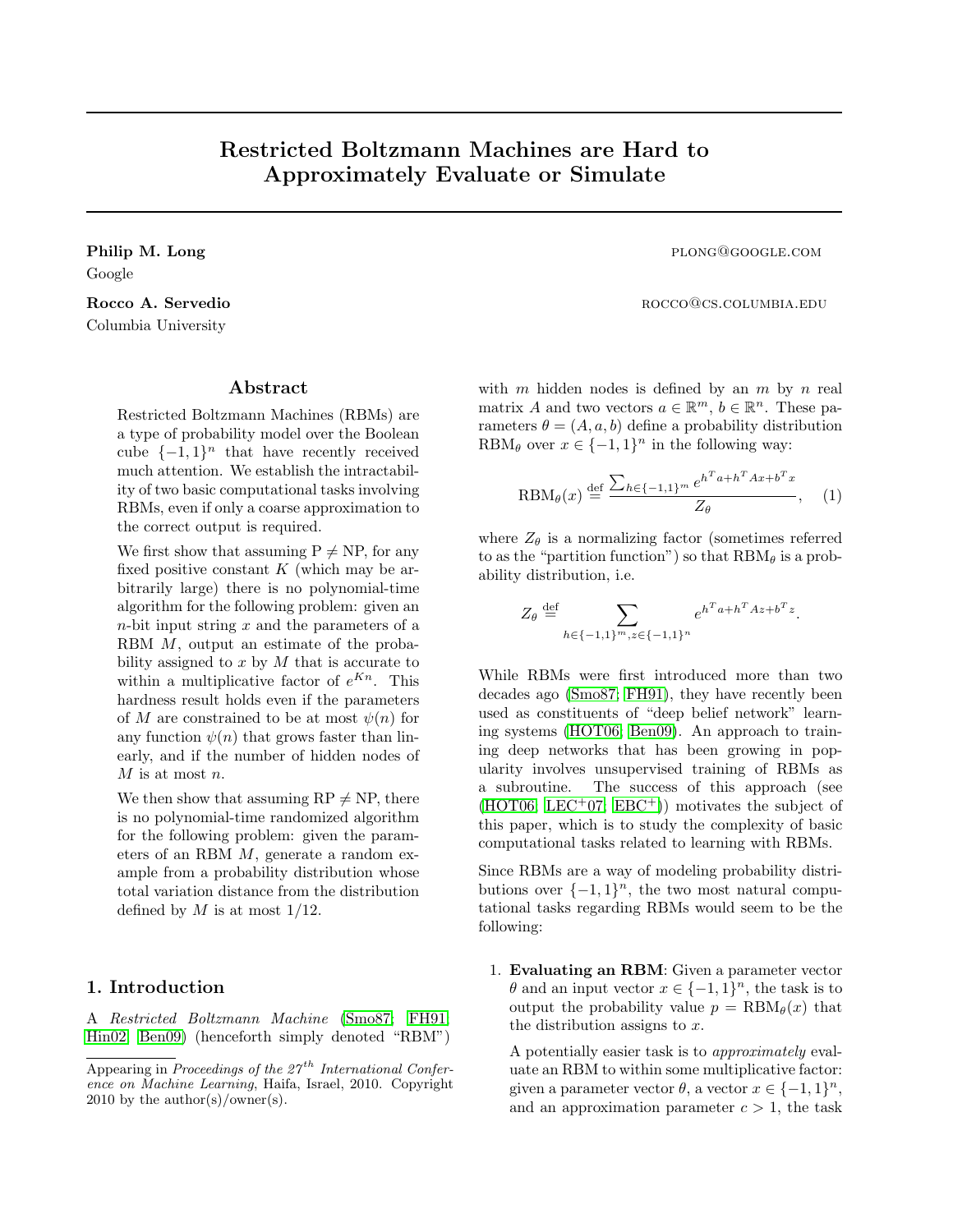is to output a value  $\hat{p}$  such that

$$
\frac{1}{c} \cdot p \le \hat{p} \le c \cdot p.
$$

2. Simulating an RBM distribution: Given a parameter vector  $\theta$  and an approximation parameter  $0 \leq \eta \leq 1$ , the task is to output an efficiently evaluatable representation<sup>[1](#page-1-0)</sup> of a probability distribution P over  $\{-1,1\}^n$  such that the total variation distance between P and  $RBM_{\theta}$  is at most η.

This paper shows that each of these tasks is computationally hard in the worst case, even if only a coarse approximation to the correct output is required.

As our first main result, we show that if  $P \neq NP$  then the approximate evaluation task cannot be solved in polynomial time even with approximation parameter  $c = e^{Kn}$ , where  $K > 0$  may be any fixed constant. (A precise statement of our hardness result, which is somewhat technical, is given as Theorem [8](#page-3-0) in Section [4.](#page-3-1)) As our second main result, we show that if  $RP \neq NP$  then there is no polynomial-time algorithm for the simulation task with approximation parameter  $\eta = 1/12$ . (See Theorem [13](#page-5-0) in Section [5](#page-4-0) for a precise statement.)

These results show strong worst-case limitations on evaluating and simulating general RBMs, but in many cases one may only be dealing with RBMs that have moderate-sized weights and relatively few hidden nodes. Thus it is of special interest to understand the complexity of approximately evaluating and simulating RBMs of this sort. We consider the approximate evaluation and simulation tasks when the RBM is restricted to have at most  $n$  hidden nodes and each real parameter  $A_{i,j}, a_i, b_j$  has magnitude at most  $\psi(n)$ . Our hardness results stated above hold for any bound  $\psi(n)$  that grows faster than linearly, i.e. such that  $\lim_{n\to\infty} \frac{\psi(n)}{n} = \infty$ .

### 1.1. Related work.

Our results have the same high-level flavor as the work of several previous researchers who have studied the computational complexity of various computational tasks for different types of probability distribution models. In an early work of this sort, Abe and Warmuth [\(AW92\)](#page-6-1) showed that it is NP-hard to approximate the maximum likelihood model for probabilistic automata with a fixed number of states but a variable-sized alphabet. Kearns et al.  $(KMR+94)$  $(KMR+94)$ showed that it is  $#P$ -hard to exactly evaluate probability models over  $\{0,1\}^n$  in which each observed bit is a disjunction of three unknown hidden variables, each of which is assigned an unknown independent uniform random bit. Roth [\(Rot96\)](#page-7-7) showed that it is NP-hard to approximate the probability that a given node in a multiple-connected Bayesian belief network is true. Bogdanov, Mossel and Vadhan [\(BMV08\)](#page-7-8) studied the complexity of various computational tasks related to Markov Random Fields. Yasuda and Tanaka [\(YT08\)](#page-7-9) claim that training RBMs is NP-hard, but such a claim does not seem to address the approximate generation and approximate simulation computational tasks that we consider.

To the best of our knowledge, ours is the first work establishing hardness of either evaluation or simulation (exact or approximate) for RBMs.

#### 1.2. Our approach.

An important ingredient in our hardness results for both evaluation and simulation is a more technical result (Theorem [1](#page-2-0) in Section [3\)](#page-2-1) which shows that it is NP-hard to even coarsely approximate the value of the partition function  $Z_{\theta}$ . We prove this by combining a binary search technique (Lemma [6\)](#page-2-2) with a recent hardness result for approximating the pseudo-cut-norm of a matrix due to Alon and Naor [\(AN04\)](#page-6-2).

Our hardness result for approximate evaluation, Theorem [8,](#page-3-0) follows rather straightforwardly from Theorem [1.](#page-2-0) For our simulation hardness result, we combine Theorem [1](#page-2-0) with ideas from Jerrum, Valiant and Vazirani's proof [\(JVV86\)](#page-7-10) that approximate uniform sampling from a set S and approximate counting of the elements of S are polynomial-time equivalent.

### 2. Background and Preliminaries

We drop the subscript  $\theta$  from  $Z_{\theta}$  when there is no possibility of confusion. We sometimes concentrate on models whose parameters  $\theta = (A, a, b)$  have  $a = \vec{0}$  and  $b = \overline{0}$ . In this case, we sometimes replace  $\theta$  with A, for example writing  $RBM_A$  and  $Z_A$ .

For A a matrix with real entries, we write  $||A||_{\infty}$  to denote  $\max_{i,j} |A_{ij}|$ . Similarly we write  $||a||_{\infty}$  to denote  $\max_i |a_i|$  for a vector a.

For probability distributions  $P$  and  $Q$  over a finite set S, the total variation distance is  $d_{TV}(P,Q) \stackrel{\text{def}}{=}$ 

<span id="page-1-0"></span><sup>&</sup>lt;sup>1</sup>We formalize the notion of an "efficiently evaluatable" representation of a distribution over  $\{-1,1\}$ <sup>h</sup>" in the following standard way: Such a representation consists of a Boolean circuit of  $poly(n)$  size with  $k = poly(n)$  input bits and n output bits. A draw from the distribution is obtained by setting the input bits to an uniform random  $k$ -bit string and reading the output string.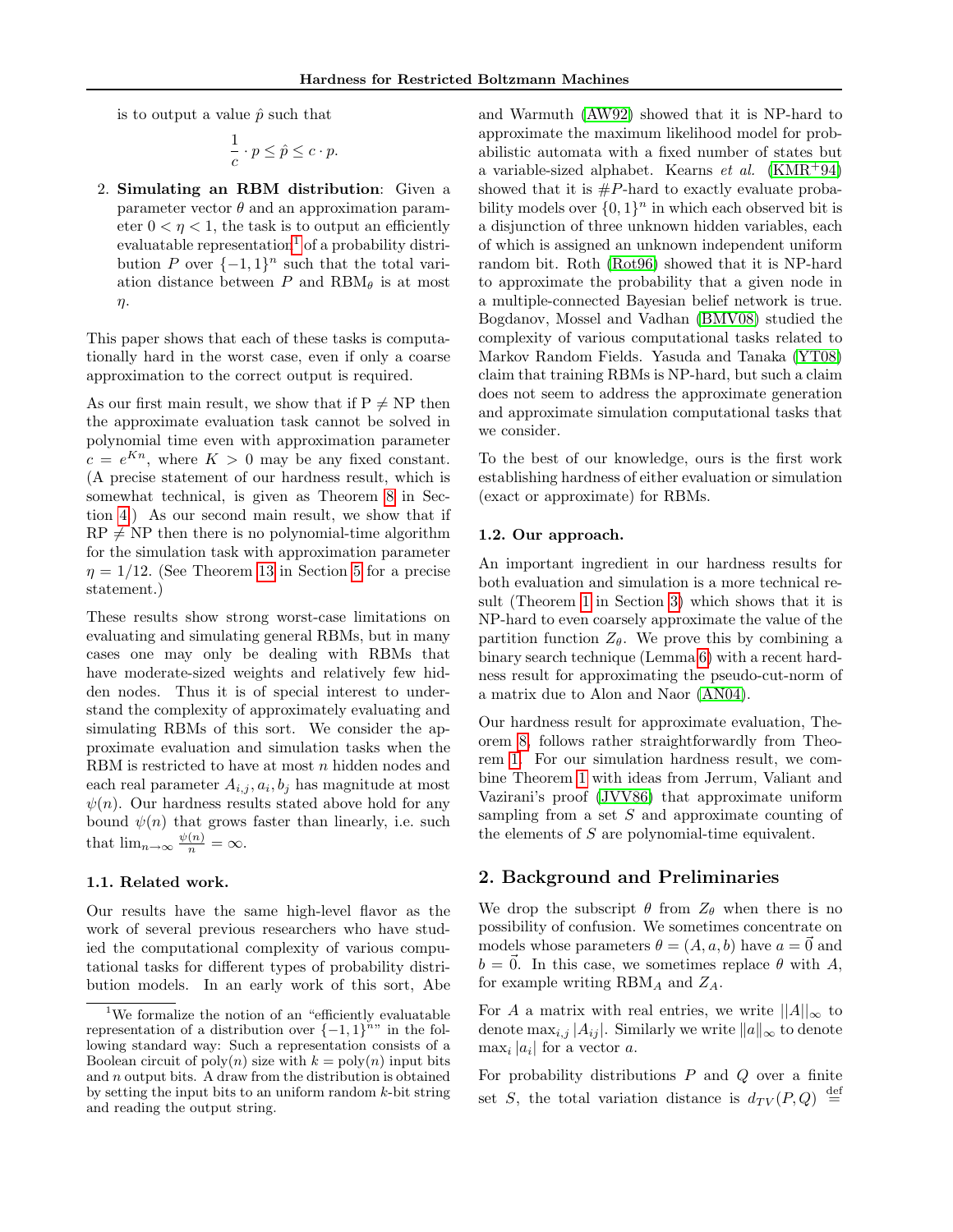$\max_{E \subseteq S} |P(E) - Q(E)|$ . Note that this is equivalent to  $d_{TV}(P,Q) \stackrel{\text{def}}{=} \max_{E \subseteq S} P(E) - Q(E)$  since  $P(S - E) - Q(S - E) = Q(E) - P(E).$ 

A function  $\psi$  is  $\omega(n)$  if it grows faster than linearly, i.e., if  $\lim_{n\to\infty} \frac{\psi(n)}{n} = \infty$ .

# <span id="page-2-1"></span>3. Approximating the partition function is hard

The main result of this section is the following theorem, which says that it is hard to approximate the partition function  $Z_{\theta}$ :

<span id="page-2-0"></span>**Theorem 1** There is a universal constant  $\varepsilon > 0$  such that if  $P \neq NP$ , then there is no polynomial-time algorithm with the following property: Given as input an  $n \times n$  matrix A satisfying  $||A||_{\infty} \leq \psi(n)$  (where the function  $\psi$  satisfies  $\psi(n) = \omega(n)$ , the algorithm approximates the partition function  $Z_A$  to within a multiplicative factor of  $e^{\epsilon \psi(n)}$ .

Our proof uses a reduction from the problem of approximating a norm defined by Alon and Naor [\(AN04\)](#page-6-2). We refer to this norm, which is denoted by  $||A||_{\infty\mapsto 1}$ in [\(AN04\)](#page-6-2), as the pseudo-cut-norm of A and denote it simply by  $||A||$ .

**Definition 2** The pseudo-cut-norm of an  $m \times n$  real matrix A is defined by

$$
||A|| \stackrel{def}{=} \max_{h \in \{-1,1\}^m, x \in \{-1,1\}^n} h^T A x.
$$

<span id="page-2-3"></span>Theorem 3 ([\(AN04\)](#page-6-2)) There is a universal constant  $\varepsilon > 0$  such that, if  $P \neq NP$ , then there is no polynomial-time algorithm that approximates the pseudo-cut-norm to within a factor of  $1 + \varepsilon$ .

The reduction in the proof of Theorem [3](#page-2-3) in [\(AN04\)](#page-6-2) uses non-square matrices, but an easy corollary extends this hardness result to square matrices (we give the simple proof in Appendix [A\)](#page-7-11):

Corollary 4 Theorem [3](#page-2-3) holds even if the matrix is constrained to be square.

We will need the following upper and lower bounds on the pseudo-cut-norm of A:

<span id="page-2-5"></span>**Lemma 5** For an  $m \times n$  matrix A, we have  $||A||_{\infty} \le$  $||A|| \leq mn||A||_{\infty}.$ 

Proof: Alon and Naor [\(AN04\)](#page-6-2) note that the pseudocut-norm satisfies

$$
||A|| \ge \max_{u,v \in \{0,1\}^n} |u^T A v|
$$

(the RHS above is the actual "cut-norm" of A). Since  $A_{ij}$  equals  $e_i^T A e_j$  (where  $e_i$  has a 1 in the *i*th coordinate and 0's elsewhere), we get

$$
||A|| \ge \max_{i,j} |A_{ij}| = ||A||_{\infty}.
$$

It remains only to observe that for any  $h \in$  $\{-1,1\}^m$ ,  $x \in \{-1,1\}^n$ , we have

$$
h^T A x = \sum_{ij} h_i x_j A_{ij} \leq m n ||A_{ij}||_{\infty}.
$$

#### 3.1. Proof of Theorem [1](#page-2-0)

Throughout this section  $\psi$  denotes a function  $\psi(n)$  =  $\omega(n)$  as in Theorem [1.](#page-2-0)

We first show that it is hard to distinguish between matrices with "large" versus "slightly less large" pseudocut-norm:

<span id="page-2-2"></span>**Lemma 6** There is a universal constant  $\alpha > 0$  such that if  $P \neq NP$ , then there is no polynomial-time algorithm to solve the following promise problem:

Input: An n-by-n matrix A such that  $||A||_{\infty} \leq \psi(n)$  and either (i)  $||A|| > \psi(n)$ ; or (ii)  $||A|| \leq (1 - \alpha)\psi(n)$ .

**Output:** Answer whether  $(i)$  or  $(ii)$  holds.

**Proof:** The proof is by contradiction; so suppose that for every  $\alpha > 0$ , ALG<sub> $\alpha$ </sub> is a polynomial-time algorithm that solves the promise problem with parameter  $\alpha$ . We will show that there is a polynomial-time algorithm $\mathrm{ALG}_\alpha'$  (which performs a rough binary search using  $ALG_{\alpha}$  as a subroutine) that can approximate the pseudo-cut-norm  $||B||$  of any  $n \times n$  input matrix B to within a multiplicative factor  $\left(\frac{1}{1-\alpha}\right)^2$ . This yields a contradiction with Corollary [4.](#page-2-4)

<span id="page-2-4"></span>So let B be any  $n \times n$  input matrix. Since  $||\lambda B|| =$  $\lambda ||B||$ , we may rescale B as a preprocessing step, so we assume without loss of generality that B has  $||B||_{\infty} =$ 1. Now fix any  $c > 1$  and consider an execution of  $ALG_{\alpha}$  on the matrix  $A = (\psi(n)/c)B$ . If  $ALG_{\alpha}$  returns "(i)" then (ii) does not hold, so  $||A|| > (1 - \alpha)\psi(n)$ , which implies that  $||B|| > (1-\alpha)c$ . Similarly, if ALG<sub>α</sub> returns "(ii)" then B must have  $||B|| \leq c$ .

The algorithm  $ALG'_{\alpha}$  maintains an interval  $[\ell, u]$  of possible values for  $log ||B||$  which it successively prunes using  $ALG_{\alpha}$  to do a rough binary search. Using  $||B||_{\infty} = 1$  and Lemma [5,](#page-2-5) initially we may take  $[\ell, u] = [0, 2 \ln n]$  to be an interval of length  $r_0 = 2 \ln n$ .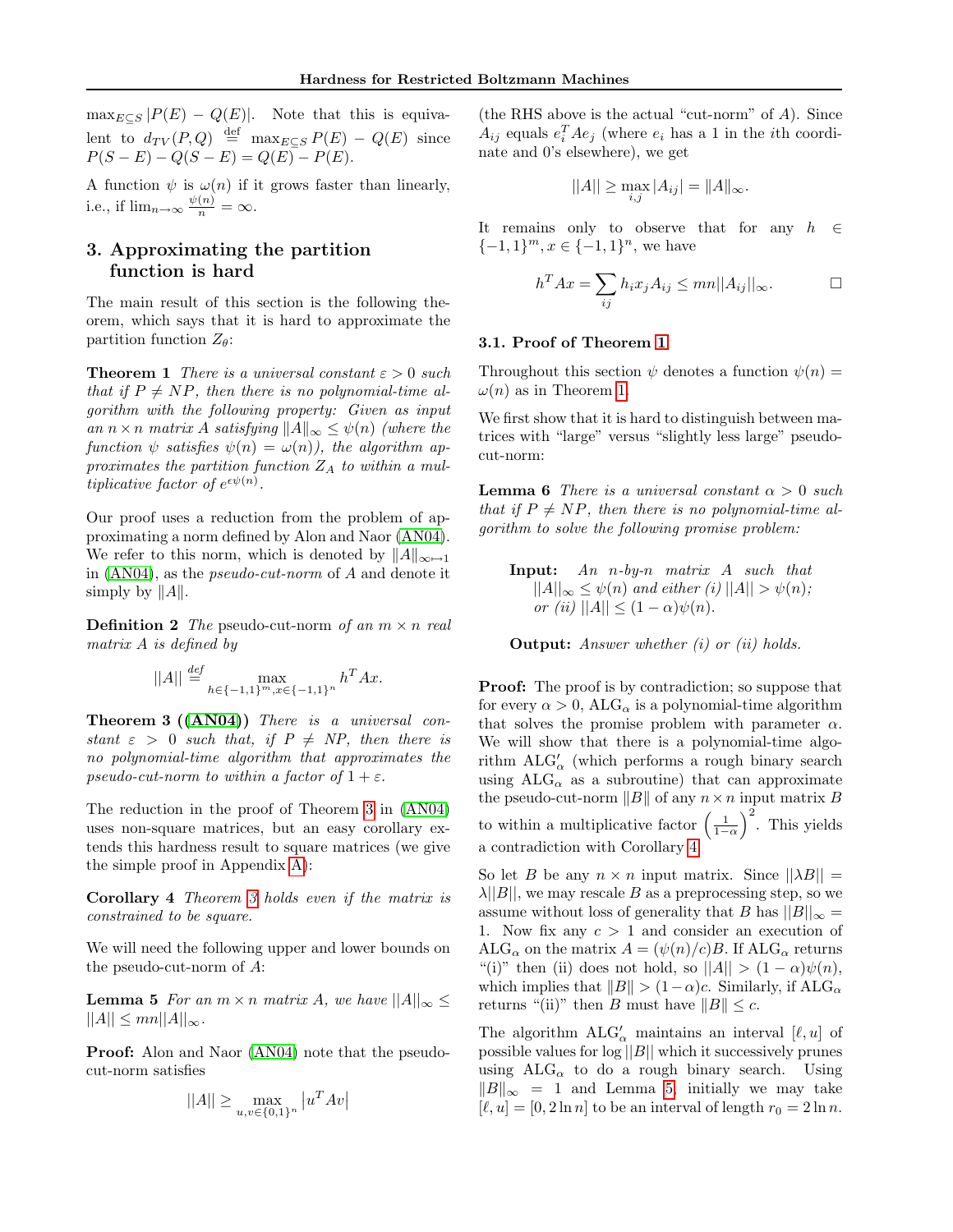After the tth stage of binary search using  $ALG_{\alpha}$ , the new length  $r_t$  of the interval is related to the old length  $r_{t-1}$  by  $r_t \leq r_{t-1}/2 + \log(1/(1-\alpha))$ . As long as  $r_{t-1}$ is at least  $4\log(1/(1-\alpha))$ , this implies  $r_t \leq 3r_{t-1}/4$ .

So after  $O(\log \log n)$  iterations of binary search,  $\text{ALG}'_{\alpha}$ narrows the initial interval  $[0, 2 \ln n]$  to an interval  $[\ell, u]$ of width at most  $4\log(1/(1-\alpha))$ . (We note that each execution of  $ALG_{\alpha}$  in the binary search indeed uses a value  $c$  which is at least 1 as required.) Algorithm ALG'<sub> $\alpha$ </sub> outputs  $e^{(u+\ell)/2}$  as its estimate of  $||B||$ .

Since  $u - \ell \leq 4 \log(1/(1 - \alpha))$  implies that  $e^{u-\ell} \leq$  $\left(\frac{1}{1-\alpha}\right)^4$ , the estimate  $e^{(u+\ell)/2}$  is accurate for  $||B||$ to within a multiplicative approximation factor of  $\left(\frac{1}{1-\alpha}\right)^2$ . As noted at the start of the proof, since  $\alpha$ could be any constant greater than 0, this contradicts hardness of approximating  $||B||$  (Theorem [3\)](#page-2-3).  $\Box$ 

An easy consequence of Lemma [6](#page-2-2) is that it is hard to distinguish between RBMs whose partition functions are "large" versus "much less large":

<span id="page-3-2"></span>**Lemma 7** There is a universal constant  $\alpha > 0$  such that if  $P \neq NP$ , then there is no polynomial-time algorithm to solve the following promise problem:

Input: An n-by-n matrix A such that  $||A||_{\infty} \leq \psi(n)$  and either (i)  $Z_A >$  $\exp(\psi(n))$ ; or (ii)  $Z_A \leq 4^n \exp((1 \alpha$ ) $\psi(n)$ ).

**Output:** Answer whether (i) or (ii) holds.

**Proof:** By Lemma [6,](#page-2-2) if an  $n$ -by- $n$  matrix A satisfies  $||A||_{\infty} \leq \psi(n)$  and either (a)  $\max_{h,x} h^T A x > \psi(n)$ holds or (b)  $\max_{h,x} h^T A x \leq (1-\alpha)\psi(n)$  holds, it is hard to determine whether (a) or (b) holds.

It is clear that (a) implies (i) and that (b) implies (ii). Since  $\psi(n) = \omega(n)$ , for all but finitely many n we have that the two alternatives (i) and (ii) are mutually exclusive. So for all sufficiently large  $n$ , an algorithm to determine whether (i) or (ii) holds could directly be used to determine whether (a) or (b) holds.  $\Box$ 

**Proof of Theorem [1:](#page-2-0)** Let  $\alpha > 0$  be the constant from Lemma [7.](#page-3-2) Let  $U = \exp(\psi(n))$  and  $L = 4^n \exp((1 \alpha$ ) $\psi(n)$ ). An algorithm that can approximate Z to within a multiplicative factor of  $\sqrt{U/L}$  can distinguish  $Z \geq U$  from  $Z < L.$  We have

$$
\sqrt{\frac{U}{L}} = \exp\left(\frac{\alpha \psi(n) - n \ln 4}{2}\right),\,
$$

so an approximation factor better than this would con-tradict Lemma [7,](#page-3-2) and thus any  $\epsilon < \alpha/2$  suffices in Theorem [1.](#page-2-0)

### <span id="page-3-1"></span>4. Approximate Evaluation is Hard

In this section we show that it is hard to approximately evaluate a given RBM  $\Lambda$  on a given input string  $x$ :

<span id="page-3-0"></span>**Theorem 8** There is a universal constant  $\varepsilon > 0$  such that if  $P \neq NP$ , then there is no polynomial-time algorithm with the following property: Given as input an  $n \times n$  matrix A satisfying  $||A||_{\infty} \leq \psi(n)$  (where the function  $\psi$  satisfies  $\psi(n) = \omega(n)$  and an input string  $x \in \{-1,1\}^n$ , the algorithm approximates the probability  $RBM_A(x)$  to within a multiplicative factor of  $e^{\epsilon \psi(n)}$ .

Note that since  $\psi(n) = \omega(n)$ , the above result implies that approximating  $RBM<sub>A</sub>(x)$  to the smaller multiplicative factor  $e^{Kn}$  is also hard, where K may be any positive constant.

<span id="page-3-3"></span>We will use the fact that the numerator of the ex-pression [\(1\)](#page-0-0) for  $RBM<sub>A</sub>(x)$  can be computed efficiently, which is known and not difficult to show. (See e.g. (5.12) of [\(Ben09\)](#page-6-0) for an explicit proof.)

**Lemma 9** There is a poly $(n)$ -time algorithm that, given A and x, computes  $\sum_{h \in \{-1,1\}^n} \exp(h^T Ax)$ .

Now we are ready for the proof that evaluation is hard.

Proof of Theorem [8](#page-3-0): We actually show something stronger: if  $P \neq NP$  then there is no polynomialtime algorithm which, given an RBM A as described, can output any pair  $(x, \text{RBM}_A(x))$ , where  $\text{RBM}_A(x)$ is a multiplicative  $e^{\varepsilon \psi(n)}$ -approximation to  $\text{RBM}_A(x)$ . (In other words, not only is it hard to approximate  $RBM<sub>A</sub>(x)$  for a worst-case pair  $(A, x)$ , but for a worstcase A it is hard to approximate  $\text{RBM}_A(x)$  for any x.)

To see this, note that since Lemma [9](#page-3-3) implies that we can efficiently exactly evaluate the numerator of the expression [\(1\)](#page-0-0) for  $RBM_A(x)$ , approximating  $RBM_A(x)$ to within a given multiplicative factor is equivalent to approximating  $1/Z_A$  to within the same factor.

But since  $f(u) = 1/u$  is monotone in u, for an estimate  $\widetilde{Z}$  of  $Z$  and a desired approximation factor c, we of course have that

$$
\frac{1}{c} \times \frac{1}{Z} \le \frac{1}{\hat{Z}} \le c \times \frac{1}{Z}
$$

if and only if

$$
cZ \geq \hat{Z} \geq Z/c,
$$

so we are done by Theorem [1.](#page-2-0)  $\Box$ .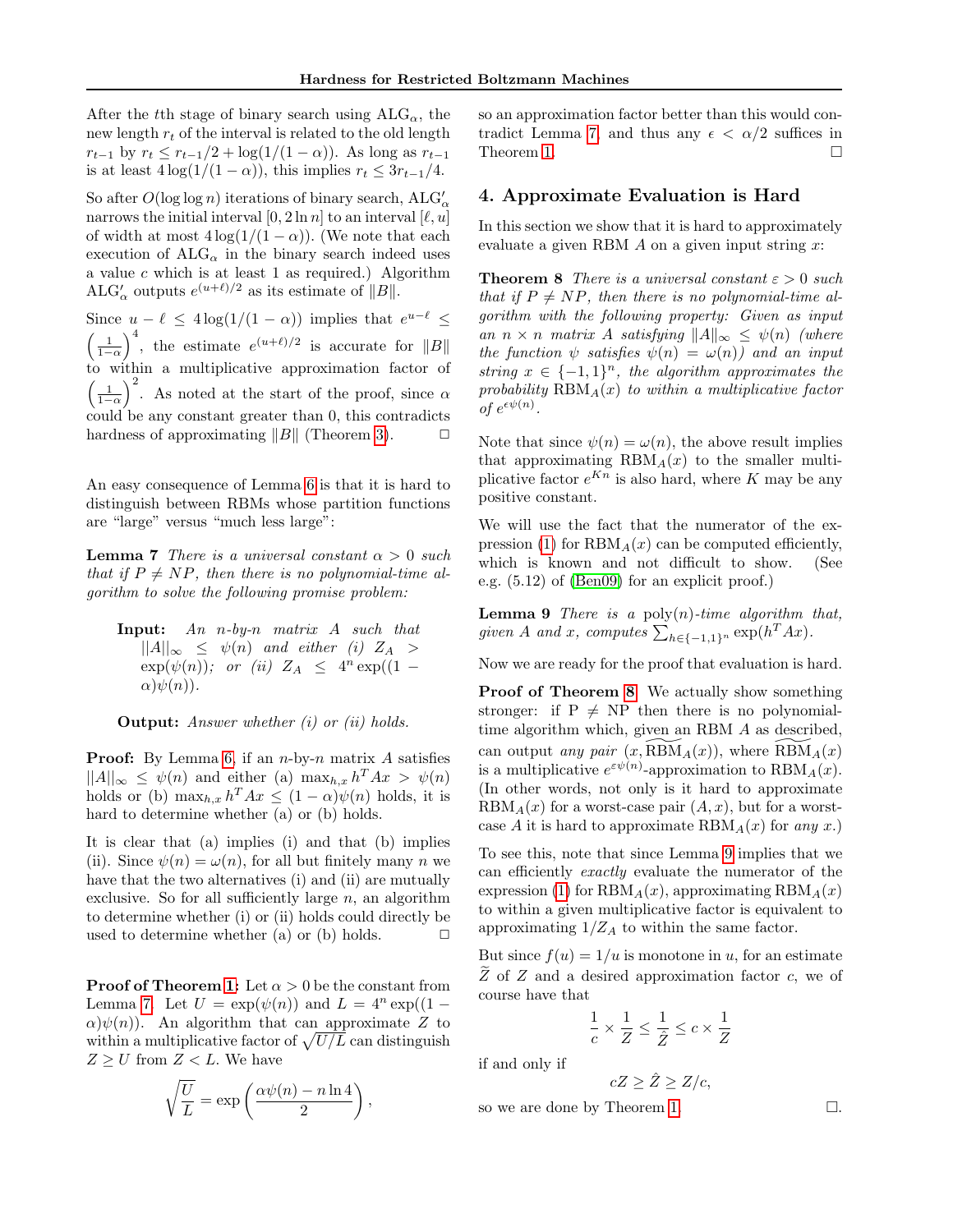### <span id="page-4-0"></span>5. Approximate Simulation is Hard

In this section we establish the hardness of constructing an efficiently evaluatable representation of any distribution P that is close to  $RBM_{\theta}$ , where  $\theta = (A, a, b)$ is a given set of RBM parameters. Our proof is inspired by Jerrum, Valiant and Vazirani's proof that approximate counting reduces to approximate uniform sampling [\(JVV86\)](#page-7-10). To aid in explaining our proof, in the following paragraph we briefly recall the idea of the [\(JVV86\)](#page-7-10) reduction from approximate counting to approximate uniform sampling, and then explain the connection to our scenario.

Let  $S \subseteq \{0,1\}^n$  be a set whose elements we would like to approximately count, i.e. our goal is to approximate  $|S|$ . Suppose that ALG is an algorithm that can approximately sample a uniform element from  $S$ , i.e. each element of  $S$  is returned by ALG with some probability in the range  $\left[\frac{1}{1+\tau}\cdot\frac{1}{|S|},(1+\tau)\cdot\frac{1}{|S|}\right]$ . The reduction proceeds for n stages. In the first stage, by drawing samples from S using ALG, it is possible to approximately estimate  $|S_0|$  and  $|S_1|$  where  $S_b$  is  $\{x \in S : x_1 = b\}$ , so that the larger one is estimated to within a multiplicative factor of  $(1+2\tau)$ . Let  $b_1 \in \{0,1\}$  be the bit such that  $|\hat{S}_{b_1}| \geq |\hat{S}|/2$ , where  $|\hat{S}_{b_1}|$  is the estimated size of  $|S_{b_1}|$ , and let  $\hat{p}_{1,b_1} \geq 1/2$  denote  $|\hat{S}_{b_1}|/|S|$ . In the second stage we repeat this process, using ALG on  $S_{b_1}$ , to obtain values  $b_2$ ,  $|\hat{S}_{b_1,b_2}|$  and  $\hat{p}_{2,b_2}$ , where  $|\hat{S}_{b_1,b_2}|$  is the estimated size of  $S_{b_1,b_2} = \{x \in S : x_1 = b_1 \text{ and }$  $x_2 = b_2$ . By continuing in this way for *n* stages, we reach a set  $S_{b_1,...,b_n}$  of size 1. The final estimate of  $|S|$ is  $1/\prod_{i=1}^{n} \hat{p}_{i,b_i}$ , and it can be shown that this is an accurate approximator of  $|S|$  to within a multiplicative factor of  $(1+2\tau)^n$ .

In our setting the ability to approximately simulate a given  $RBM_{\theta}$  distribution plays the role of the ability to approximately sample from sets like  $S_{b_1,\ldots,b_i}$ . Approximate counting of  $|S|$  corresponds to approximately computing  $RBM_{\theta}(x)$  for a particular string x (which corresponds to the bitstring  $b_1 \ldots b_n$ ). Since Theo-rem [1](#page-2-0) implies that approximating  $RBM_{\theta}(x)$  is hard, it must be the case that approximately simulating a given RBM distribution is also hard.

#### 5.1. Preliminaries

As the above proof sketch suggests, we will need to build RBM models for various distributions obtained by conditioning on fixed values of some of the observed variables.

**Definition 10** Let  $P$  be a probability distribution over  ${-1, 1}^n$ ,  $i_1, \ldots, i_k$  be a list of distinct variable indices from  $[n]$ , and  $x_{i_1}, \ldots, x_{i_k}$  be values for those variables.

We write  $\text{cond}(P; X_{i_1} = x_{i_1}, ..., X_{i_k} = x_{i_k})$  to denote the distribution obtained by drawing a random variable  $(X_1, ..., X_n)$  distributed according to P and conditioning on the event that  $X_{i_1} = x_{i_1}, ..., X_{i_k} = x_{i_k}$ .

It will be helpful to have notation for the numerator in the formula for the probability assigned by an RBM.

**Definition 11** For an RBM  $\theta = (A, a, b)$  and a string  $x \in \{-1,1\}^n$ , define the energy of x w.r.t.  $\theta$ , denoted by  $f_{\theta}(x)$ , to be  $\sum_{h \in \{-1,1\}^n} \exp(h^T a + h^T A x + b^T x)$ .

### 5.2. Building RBM Models for Conditional Distributions

In the following lemmas, for parameters  $\theta = (A, a, b)$ we write  $||\theta||_{\infty}$  to denote  $\max\{||A||_{\infty}, ||a||_{\infty}, ||b||_{\infty}\}.$ 

<span id="page-4-1"></span>**Lemma 12** There is a poly $(n,1/\eta, \|\theta\|_{\infty})$ -time algorithm with the following properties: The algorithm is given any  $\eta > 0$ , any parameters  $\theta = (A, a, b)$ where A is an  $n \times n$  matrix (and all the parameters of  $A, a, b$  have poly $(n)$  bits of precision), and any values  $u_1, \ldots, u_k \in \{-1,1\}$  for observed variables  $X_1, \ldots, X_k$ . The algorithm outputs a parameterization  $\theta' = (A', a', b')$  of an RBM such that  $d_{TV}(\text{RBM}_{\theta'}, \text{cond}(\text{RBM}_{\theta}; X_1 = u_1, ..., X_i = u_k)) \leq \eta.$ Moreover, the matrix A is  $(n + k) \times n$ , the parameterization  $\theta'$  satisfies  $\|\theta'\|_{\infty} \leq \text{poly}(\|\theta\|_{\infty}, n, \log 1/\eta),$ and all the parameters  $A', a', b'$  have  $poly(n)$  +  $O(\log \log(1/\eta))$  bits of precision.

**Proof:** We will start by describing how the algorithm handles the case in which  $u_1 = ... = u_k = 1$ , and then describe how to handle the general case at the end of the proof.

The RBM parameterized by  $\theta'$  is obtained from  $\theta$  by

- adding  $k$  extra hidden nodes;
- adding k rows to A, and making  $A_{n+j,j}$  a large positive value  $M$  (we will show that an integer value that is not too large will suffice), and the other components of the  $n + i$ th row are all 0;
- adding  $k$  components to  $a$  that are the same large value  $M$ . The vector  $b'$  equals  $b$ .

Roughly, the idea is as follows. Each hidden node clamps the value of one variable. The role of  $a_{n+j}$  is to clamp the value of the jth extra hidden variable to 1. The role of  $A_{n+j,j}$  is to force  $X_j$  to be equal to the value of the jth extra hidden variable, and therefore equal to 1.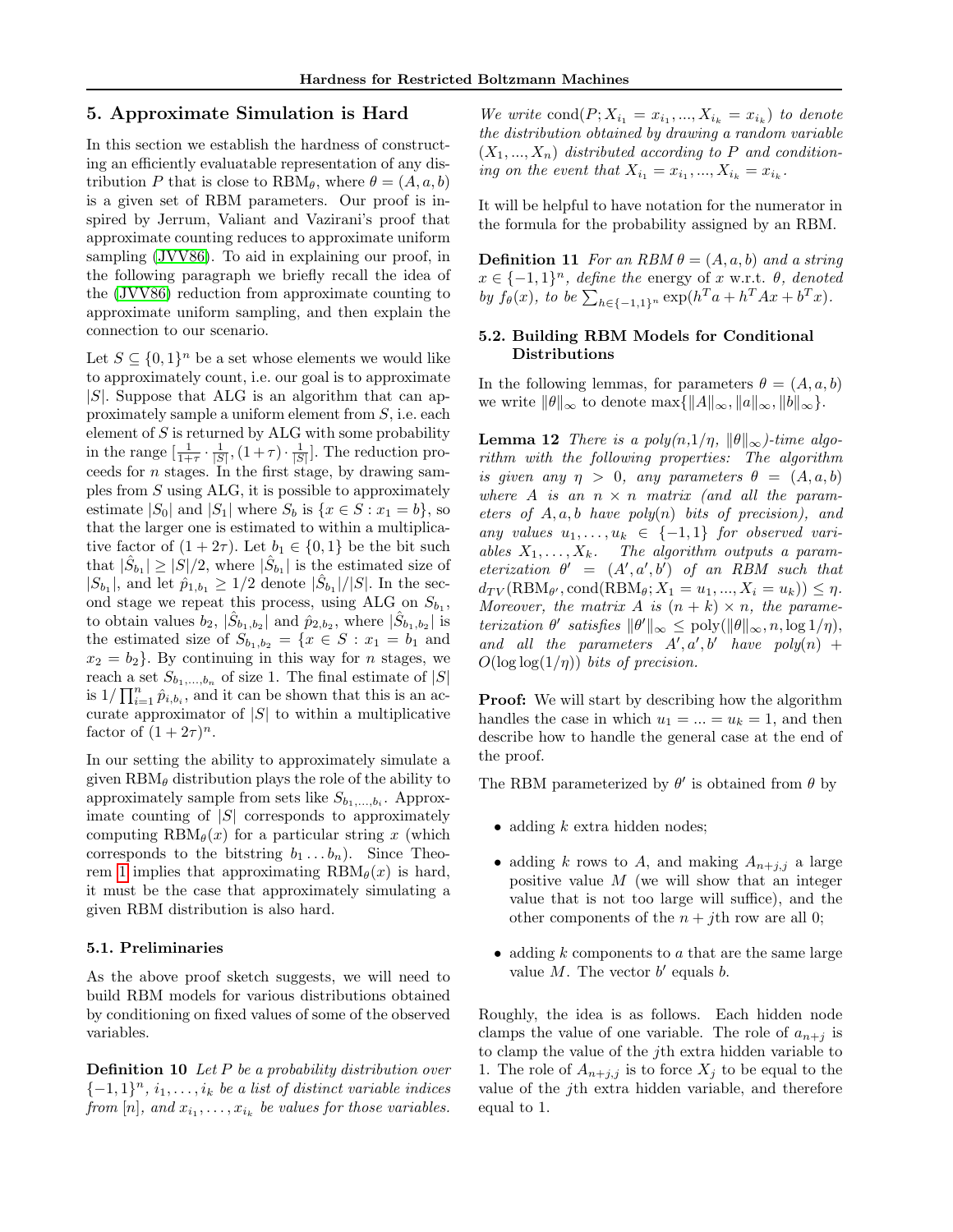Let  $A'$ ,  $a'$  and  $b'$  be these parameters. Breaking up the vector of hidden variables into its new components and old components, and applying the definitions of  $A'$  and  $h'$ , we have

$$
f_{\theta'}(x_1, ..., x_n)
$$
  
= 
$$
\sum_{h \in \{-1,1\}^{n+k}} \exp(h^T a' + h^T A' x + (b')^T x)
$$
  
= 
$$
\sum_{h \in \{-1,1\}^n} \sum_{g \in \{-1,1\}^k} \exp(h^T a + h^T A x + b^T x + \sum_{j=1}^k M x_j g_j + M g_j)
$$

which immediately gives

 $\epsilon$ 

$$
f_{\theta'}(x_1, ..., x_n)
$$
  
=  $\left(\sum_{g \in \{-1,1\}^k} \exp(\sum_{j=1}^k Mx_jg_j + Mg_j)\right)$   
 $\times \sum_{h \in \{-1,1\}^n} \exp(h^T a + h^T A x + b^T x)$   
=  $\left(\sum_{g \in \{-1,1\}^k} \exp(\sum_{j=1}^k Mx_jg_j + Mg_j)\right)$   
 $\times f_{\theta}(x_1, ..., x_n).$ 

Let F be the event that  $X_1 = 1, ..., X_k = 1$  and let

$$
\psi(x) = \left( \sum_{g \in \{-1,1\}^k} \exp(\sum_{j=1}^k Mx_j g_j + Mg_j) \right).
$$

Note that  $\psi(x)$  is maximized using any  $x \in F$ . Let  $\psi(F)$  be this value. Note that  $\psi(F) \geq e^{2kM}$ , and  $\psi(x) \leq 2^k e^{(2k-2)M}$  otherwise, so that

<span id="page-5-1"></span>
$$
\forall x \notin F, \ \psi(x) \le 2^k e^{-2M} \psi(F). \tag{2}
$$

Now fix any event E, and let X denote  $\{-1,1\}^n$ . We have

<span id="page-5-3"></span>
$$
\text{RBM}_{\theta'}(E) \leq \text{RBM}_{\theta'}(E|F) + \text{RBM}_{\theta'}(\neg F). \tag{3}
$$

First,

<span id="page-5-4"></span>
$$
\text{RBM}_{\theta'}(E|F) = \frac{\sum_{x \in E \cap F} \psi(F) f_{\theta}(x)}{\sum_{x \in F} \psi(F) f_{\theta}(x)} = \text{RBM}_{\theta}(E|F). \tag{4}
$$

For any  $x \notin F$ , let the "correction" of x, called  $c(x)$ , be the member of  $F$  obtained by setting the first  $k$  components of  $x$  to 1. We have

<span id="page-5-2"></span>
$$
\begin{split}\n\text{RBM}_{\theta'}(\neg F) \\
&= \frac{\sum_{x \notin F} \psi(x) f_{\theta}(x)}{\sum_{x \in \mathcal{X}} \psi(x) f_{\theta}(x)} \\
&\leq \frac{\sum_{x \notin F} \psi(x) f_{\theta}(x)}{\sum_{x \in F} \psi(x) f_{\theta}(x)} \\
&= \frac{(2^k - 1) \sum_{x \notin F} \psi(x) f_{\theta}(x)}{\sum_{x \in F} (2^k - 1) \psi(x) f_{\theta}(x)} \\
&= \frac{(2^k - 1) \sum_{x \notin F} \psi(x) f_{\theta}(x)}{\sum_{x \notin F} \psi(c(x)) f_{\theta}(c(x))} \\
&\quad \text{(since, } \forall x \in F, |c^{-1}(\{x\})| = 2^k - 1) \\
&= \frac{(2^k - 1) \sum_{x \notin F} \psi(x) f_{\theta}(x)}{\sum_{x \notin F} \psi(F) f_{\theta}(c(x))} \quad \text{(since } c(x) \in F) \\
&\leq \frac{4^k e^{-2M} \sum_{x \notin F} f_{\theta}(x)}{\sum_{x \notin F} f_{\theta}(c(x))} \tag{5}\n\end{split}
$$

by [\(2\)](#page-5-1).

Finally, since  $c(x)$  differs from x in k components, we have that for all  $x \notin F$ ,

$$
f_{\theta}(x) \le e^{2k(n+1)||\theta||_{\infty}} f_{\theta}(c(x)). \tag{6}
$$

Thus [\(5\)](#page-5-2) implies that

$$
\text{RBM}_{\theta'}(\neg F) \le 4^k e^{2k(n+1)||\theta||_{\infty}} e^{-2M}
$$

and this, together with [\(3\)](#page-5-3) and [\(4\)](#page-5-4), implies

$$
\text{RBM}_{\theta'}(E) \leq \text{cond}(\text{RBM}_{\theta}; F)(E) + 4^k e^{2k(n+1)||\theta||_{\infty}} e^{-2M}.
$$

This implies that  $RBM_{\theta'}(E) \leq \text{cond}(RBM_{\theta}; F)(E) +$  $\eta$  provided that  $M \geq (1/2) \ln(1/\eta) + k \ln 2 + k(n +$  $1||\theta||_{\infty}$ . Since the event E was arbitrary, recalling the definition of total variation distance, this completes the proof in the case  $u_1 = ... = u_k = 1$ .

The general case can be treated with a nearly identical analysis, after setting  $A_{n+j,j}$  to be  $u_jM$  for each  $j=$  $1, \ldots, k.$ 

### 5.3. Approximate Simulation is Hard

<span id="page-5-0"></span>**Theorem 13** If  $RP \neq NP$ , then there is no polynomial-time algorithm with the following property: Given as input  $\theta = (A, a, b)$  such that A is an  $n \times n$ matrix and  $\|\theta\|_{\infty} \leq \psi(n)$  (where  $\psi(n) = \omega(n)$ ), the algorithm outputs an efficiently evaluatable representation of a distribution whose total variation distance from  $RBM_{\theta}$  is at most  $\eta = 1/12$ .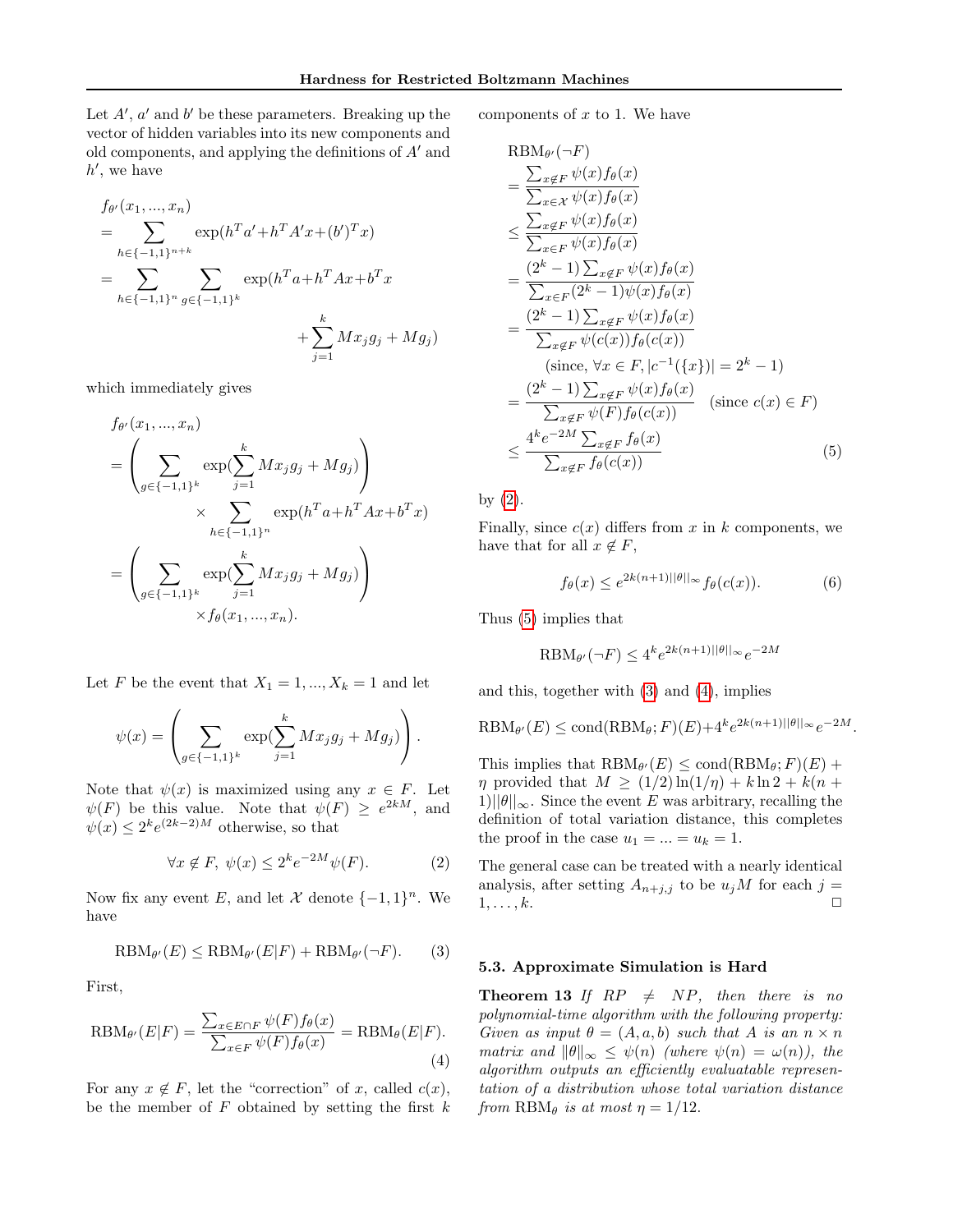**Proof:** The proof is by contradiction; here is a highlevel outline. We will suppose that OUTPUT-DIST is a polynomial-time algorithm that, on input  $\theta$ , constructs an  $\eta$ -close distribution to RBM $_{\theta}$ . We will show that there is a randomized algorithm which, using OUTPUT-DIST, with high probability (at least 9/10) can efficiently find a particular  $x \in \{-1,1\}^n$ for which the value of  $RBM_{\theta}(x)$  can be estimated to within a multiplicative factor of  $2^n$ . Since  $RBM_{\theta}(x) =$  $f_{\theta}(x)/Z_{\theta}$ , and we can efficiently exactly compute  $f_{\theta}(x)$ (see Lemma [9\)](#page-3-3), this will imply that we can approximate  $Z_{\theta}$  to within a factor  $2^{n}$ . Since  $2^{n}$  is less than  $e^{\varepsilon\psi(n)}$ , where  $\varepsilon$  is the constant from Theorem [1,](#page-2-0) this contradicts Theorem [1](#page-2-0) unless RP = NP.

The randomized algorithm creates  $x = (x_1, ..., x_n)$  as follows. Fix  $\delta = 1/10$ . Set  $\theta_1 = \theta$ , and, for each  $i \in [n]$ in turn,

- Run OUTPUT-DIST to obtain an efficiently evaluatable representation of a distribution  $P_i$  such that  $d_{TV}(P_i, RBM_{\theta_i}) \leq \eta;$
- Sample  $(4/\eta^2) \log(n/\delta)$  times from  $P_i$  (note that this can be done efficiently);
- Set  $x_i$  to be the bit that appears most often for the *i*th component  $X_i$  in the sampled strings;
- Use Lemma [12](#page-4-1) to construct a set of RBM parameters  $\theta_{i+1}$  such that  $d_{TV}(\text{RBM}_{\theta_{i+1}}, \text{cond}(\text{RBM}_{\theta}; X_1 = x_1, ..., X_i)$  $x_i)$ )  $\leq \eta$ .

For each  $i \in [n]$  let  $\hat{p}_i$  denote the fraction of times that  $X_i = x_i$  over the samples drawn during the *i*th stage. The Chernoff-Hoeffding bound implies that, with probability  $1 - \delta$ , for all  $i \in [n]$  we have

$$
|\hat{p}_i - P_i[X_i = x_i]| \le \eta
$$

(where the notation  $\mathcal{D}[E]$  denotes the probability of event  $E$  under distribution  $D$ ). Since  $d_{TV}(P_i, RBM_{\theta_i}) \leq \eta$ , this implies that

$$
|\hat{p}_i - \text{RBM}_{\theta_i}[X_i = x_i]| \le 2\eta,
$$

and the fact that  $d_{TV}(\text{RBM}_{\theta_i}, \text{cond}(\text{RBM}_{\theta}; X_1))$  $x_1, ..., X_{i-1} = x_{i-1})$ ) ≤  $\eta$  implies that

$$
|\hat{p}_i - \text{RBM}_{\theta}[X_i = x_i \mid X_1 = x_1, ..., X_{i-1} = x_{i-1}]| \le 3\eta.
$$

Since  $\eta = 1/12$  and  $\hat{p}_i \geq 1/2$ , this implies that

$$
RBM_{\theta}[X_i = x_i \mid X_1 = x_1, ..., X_{i-1} = x_{i-1}] \ge 1/4
$$

and therefore that

$$
\frac{1}{2} \le \frac{\hat{p}_i}{\text{RBM}_{\theta}[X_i = x_i \mid X_1 = x_1, ..., X_{i-1} = x_{i-1}]]} \le 2. \tag{7}
$$

Let us compute an estimate  $\hat{p}$  of  $RBM_{\theta}(x)$  by setting  $\hat{p} = \prod_i \hat{p}_i$ . We can use the probability chain rule to evaluate the accuracy of this estimate as follows:

$$
\frac{\hat{p}}{\text{RBM}_{\theta}(x)} = \frac{\prod_{i} \hat{p}_{i}}{\prod_{i} \text{RBM}_{\theta}(x_{i}|x_{1}...x_{i-1})} \in \left[\frac{1}{2^{n}}, 2^{n}\right].
$$

As mentioned above, since  $RBM_{\theta}(x) = f_{\theta}(x)/Z_{\theta}$  and we can exactly compute  $f_{\theta}(x)$  in polynomial time, this implies that we can estimate  $1/Z_{\theta}$  to within a  $2^{n}$  factor, and, as noted in the proof of Theorem [8,](#page-3-0) this implies that we can estimate  $Z_{\theta}$  to within a  $2^{n}$  factor. This contradicts Theorem [1](#page-2-0) and completes the proof.  $\Box$ 

### 6. Discussion

We have established strong worst-case computational hardness results for the basic tasks of evaluating and simulating RBMs. We view these hardness results as providing additional motivation to obtain a comprehensive theoretical understanding of why and how RBMs perform well in practice. One possibility is that the parameters of real-world RBMs tend to be even smaller than the bounds satisfied by the constructions used to establish our results; the recent analysis of [\(BD09\)](#page-6-3) seems to conform with this possibility. Further study of the theoretical benefits of different properties of RBM models, and of algorithms that promote those properties, may lead to improvements in the practical state of the art of learning using these models.

#### References

- <span id="page-6-2"></span>[AN04] N. Alon and A. Naor. Approximating the cut-norm via Grothendieck's inequality. In STOC, pages 72–80, 2004.
- <span id="page-6-1"></span>[AW92] N. Abe and M. K. Warmuth. On the computational complexity of approximating distributions by probabilistic automata. Machine Learning, 9(2–3):205–260, 1992.
- <span id="page-6-3"></span>[BD09] Y. Bengio and O. Delalleau. Justifying and generalizing contrastive divergence. Neural Computation, 21(6):1601–1621, 2009.
- <span id="page-6-0"></span>[Ben09] Y. Bengio. Learning deep architectures for AI. Foundations and Trends in Machine Learning, 2(1):1–127, 2009.